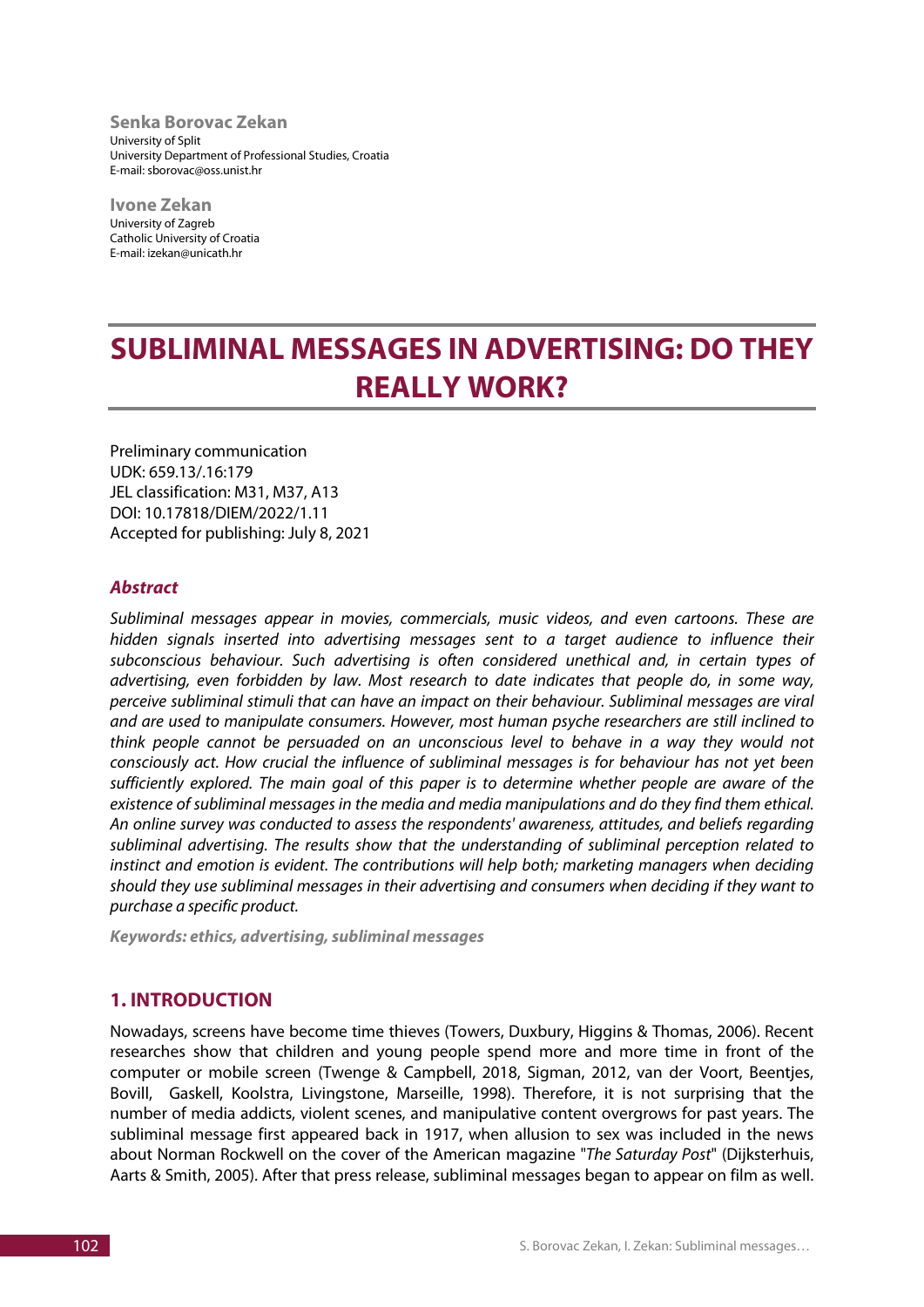In 1957, James Vicary conducted an "*Invisible Commercial*" experiment at a New Jersey cinema for a full six weeks (Crandall, 2006). Namely, every five seconds of the movie "*Picnic*", the commercial "*Hungry?" Eat popcorn. Drink Coca Cola*." message was flashed for 3/1000 of a second once every five seconds. Popcorn sales in that cinema increased by 58%, and Coca Cola sales increased by 18% compared to the previous six weeks. Today, people are surrounded by different media types, so is the greater spectrum of subliminal messages and their influences on the human subconscious. Subliminal messages did not bypass the radio either. Subliminal messages can also be hidden in relatively simple verbal or musical illusions. They imprint desires in individuals subconscious to influence their decisions and instil specific mental patterns. Most researchers (Vokey, Read, 1985) agree that the topic of subliminal messages is intriguing. Despite numerous findings on the effects of subliminal perception, some people still deny the existence of this phenomenon. This paper attempts to answer several questions; whether idividuals perceive subliminal messages, their attitudes towards them and to what extent they influence their beliefs and behaviour.

# **1.1. The subliminal perception**

Subliminal perception is the idea that it can influence someone's thoughts, feelings, and behaviours through various stimuli without the conscious knowledge of the person being affected. The stimuli which the brain consciously receives are called supraliminal stimuli (Weber, 2010.) Subliminal perception fails to reach consciousness, and therefore it cannot be verbalized. This is especially true for children and young people because the younger a person is, the greater is the chance of influencing her behaviour (Miliša and Nikolić, 2013). Even adults in their everyday life cannot recognize all verbal and nonverbal symbols. Media pedagogy must enable the discovery of subliminal stimuli so that young people can distinguish between reality and fiction. Children movies and cartoons are the best examples. Every child is exposed to them. The hidden contents shown in the movies do not have to reach consciousness immediately, and the subliminal perception works invisibly (Tolić, Vertovšek, Miliša, 2009). For example, when children are presented with a visual scene, they consciously see all the details in a particular scene. However, if a small detail change in the background (usually it happens very quickly), they only "process" the difference, but that does not mean they experienced it on a conscious level. Whether the change is processed on a conscious or subconscious level depends on the viewer's attention (Tolić, Vertovšek, Miliša, 2009). Due to the above, it is necessary to analyze various aspects (cultural and educational) of animated movies and other media content. Consumer manipulation happens in all aspects of human lives. Although this is an ethically unacceptable practice, it is used in various areas such as economics, consumer manipulation happens in advertising; in politics, voter manipulation takes the form of indoctrination; in the field of leisure, manipulation takes the state of the entertainment industry.

# **1.1.1. The subliminal messages**

The subliminal messages are messages below the limit of individuals perception. The human eye or mind can not perceive them. As much as 89% of human activity is unconscious, the possibility of influencing that part is significant. Some authors (Egermann, Kopiez & Reuter, 2006) define subliminal messages as a signal or message inserted into another object. The intention is to bypass the normal boundaries of perception or *as "any situation in which unnoticed stimuli are perceived*. "(Egermann, Kopiez & Reuter, 2006). It is a phenomenon that emerged in 1957. when James Vicary, the manager of a local cinema in New Jersey, tried to influence the consumer subconscious as is already described. The experiment was called "*Invisible Commercial*". The public was against such experiments, so they were no longer conducted, at least not publicly. In an experiment conducted by Krosnick, Betz, Jussim & Lynn, 1992), the respondents have been presented the slides of nine strangers. They were asked to rate how nice they were to the people in the pictures, but they were shown either an emotionally positive or emotionally negative image before each picture. The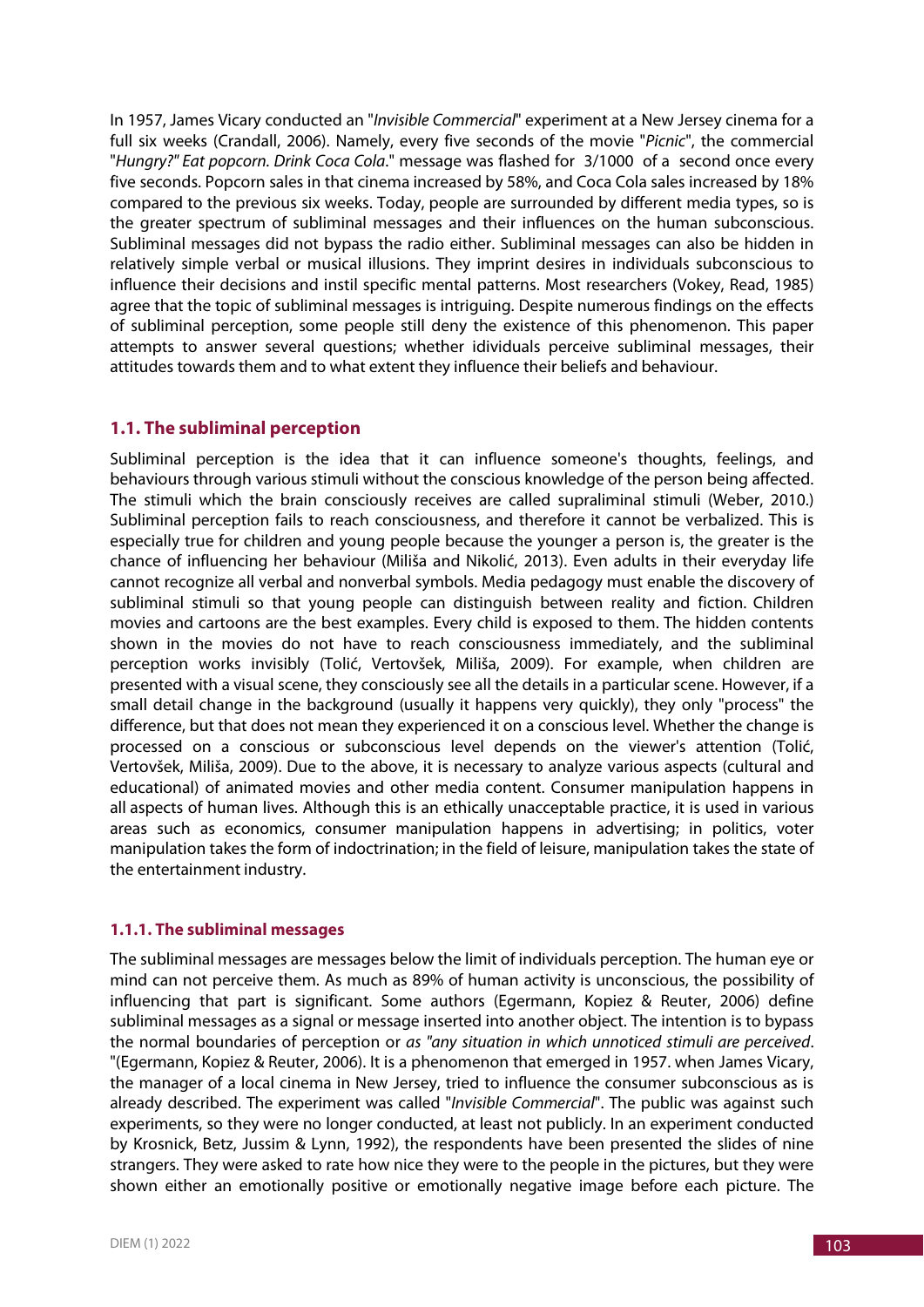images flashed very quickly, so the respondents could not consciously notice them. Emotionally positive images showed kittens or a couple in love, and emotionally negative images showed corpses or werewolves. Although they could not consciously perceive these images, the respondents rated people whose pictures were associated with emotionally positive images nicer than others. The people's faces looked more likeable after subliminally presented and consciously unnoticed kittens than if they followed after subliminally presented and consciously unnoticed corpses. The first and oldest example of a subliminal message was referred to as sex. The word *"sex* "is the most used term and image in subliminal messages. For example, on the Seychelles banknote of 50 rupees, the word "*sex*" is written in the upper right corner of the palm leaves. It can only be noticed if you look closely. A similar example is noticed in the Disney cartoon "*The Lion King*", where the word "*sex*" is written in the sky for just a moment. The word "*sex*" is also the most used term in advertising products and services. However, consumerism is not the only field of using subliminal messages. They can be found in political campaigns to manipulate the masses, as shown in Ran Hassin studies (Hassin & Sklar, 2014). Namely, the subliminal display of national symbols, such as flags, influences political attitudes and voters decisions. Although the influence of subliminal messages is still not scientifically proven, their effect on peoples consciousness is without a doubt. The human brain is divided into two halves. The left half of the brain is responsible for the rational and analytical functions of the nervous system. In contrast, the right half is responsible for the subconscious work, emotions and instinct. Thus, the hidden message leaves no trace on the left half of the brain that does not recognize it, but in the right half, it becomes a command. The research conducted by psychologists Strahan, Spencer and Zanna in 2002 explored the influence of subliminal messages on peoples thirstiness. They gathered a group of people and experimented. The respondents had to concentrate on the centre of the screen. They displayed thirsty, dry, and dehydrated words on the screen in a split of a second. The research showed that the messages displayed on the screen had almost no effect on the part of the group which did not feel thirsty. The opposite happened with the group already a little bit thirsty when they came but were told not to drink anything for the next three hours. The research results in this part of the group showed that subliminal messages significantly impacted and intensified the feeling of thirst. As a reward, at the end of the study, all respondents received a glass of juice. This glass of juice was also part of the experiment to test the degree of thirstiness. Some of the people who have already been thirsty drank much more than the others. The research showed that subliminal messages do not have enough power to create specific emotions, intentions, or motivation for changing behaviour. Still, these subconscious messages can be significantly enhanced if people already have some motivation or feeling. Later, in 2006, psychologists Karremans, Stroebe and Claus assumed that subliminal messages could amplify a particular feeling, such as thirst can affect people in terms of standing behind a particular producer. As an example, Lipton iced tea was used for the experiment. The researchers used part of the 2002 study by dividing the respondents into two groups; in the first one, the respondents were thirsty, and in the other, they were not. As in the previous study, respondents were required to focus on the central part of the screen where the Lipton logos and images of their iced tea were displayed separately within three hundredths. At the end of the experiment, the researchers offered the respondents two types of iced tea: Lipton and the other iced tea was from an unknown manufacturer. It has been shown that respondents who were already thirsty preferred Lipton iced tea. The survey confirmed that subliminal messages could not only amplify a particular feeling but have the power to steer people in a particular direction to meet their unsatisfied needs. In 2013, psychologists Gibson and Zielaskowski (2013) researched a Las Vegas casino where they inserted thumbnails showing a US dollar symbol or a jackpot message on second-hand clips on slot machines. Some people who were shown these messages invested 55% more money on gambling and betting than other people in the casino. Approximately 45% of respondents were convinced they would win something after being exposed to subliminal messages about winnings. Respondents also reported they felt a purge to invest more money. Researches have shown that the perfect mix of circumstances contributed to the power of subliminal messages.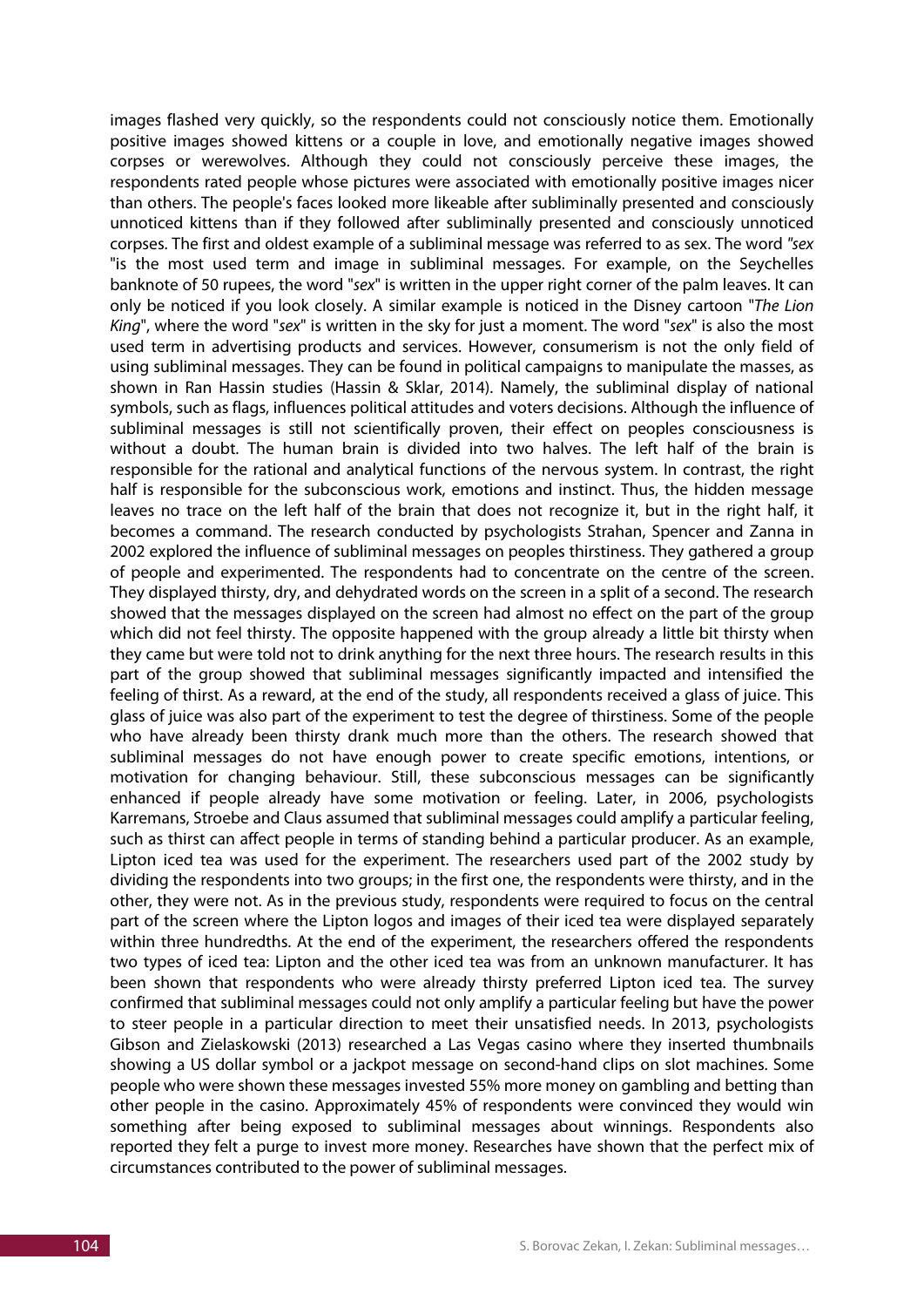#### **1.1.2. Subliminal advertising**

Subliminal advertising is a technique that exposes the consumer, without their knowledge, to images of products and brands. Once exposed to a subliminal stimulus, the consumer is convinced that they understand the information. The most controversial area within subliminal psychological processes is "*subliminal persuasion*", which implies the direct influence of subliminal techniques on consumer behaviour. Weber (2010) was interested in finding ways to incorporate subliminal stimuli into advertisements to influence future behaviour. After James Vicary experiment with popcorns and coca-cola, subliminal advertising drew the attention of marketing managers. Since then, many types of research on the effectiveness of subliminal advertising were conducted (Key, 1992). Some aspects of consumer behaviour are imbued with irrationality. The consumer is led by their desires and responds to their influence. In nature, every human being is to express themselves with a brand, and brand somehow becomes part of someone's personality. Why does the consumer buy a specific type of TV? Which factors are crucial during that decision? The price, screen size, style or brand reputation? There are many different brands with hundreds of additional features. However, only one brand sells more TVs than others, considering that some brands have entirely different consumer groups. The same research showed that the final decision takes place only after the consumer has deemed several options. The consumer will always choose a product to which they are more attached. That is why it is essential which product characteristics are taken into account when the consumer chooses between different brands (Miliša & Nikolić, 2013). It happens under the influence of internal stimuli and stimuli imposed by the media environment (Schiffman, Kanuk & Fridl, 2004). The emotional content of subliminal stimuli can have different effects on different people. For example, Theus (1994) concluded that neurotic people incline to process words with emotional content rather than neutral words. People who show less repression, more passivity, more flexibility in reporting, and less aggression are more likely to process subliminal stimuli. Research has also shown that if the intensity of subliminal stimuli increases, their effect on a person also increases. The power of the stimulus increases the closer the stimulus is to the supraliminal level. Bornstein, Leone & Galley (1987) also came to this conclusion. They emphasize that the subject's relationship to the new stimulus becomes more positive after frequent stimulus repetition. The most important thing is that subliminal stimuli must be organized into a system of instincts. That will lead to a more successful application of subliminal techniques since instincts powerfully drive people. What will be perceived from a multitude of external stimuli depends on several factors: relative intensity of stimulus content, quality of that content, time duration, change in movement, content dynamics, content contrast, repetition of stimuli, previous experience, habits, attitudes, motivation, interests, needs and expectations. In 1982, Riggs, Volkmann, Moore & Ellicott realized that subliminal stimuli could elicit a strong or a weaker reaction. A more assertive response means that subliminal stimuli create instant changes in consumer behaviour. This relationship between subliminal stimulus and brand choice has been explored for decades. Results showed that subliminal advertising could directly affect a consumer's brand choice and changes in future behaviour. Subliminal stimuli can also cause changes in feelings, behaviour, beliefs and instincts. Subliminal stimuli associated with product selection advertisements are called "*attention catchers*," and particular emphasis is placed on sexual allusions, which are the strongest attention catchers. Subliminal persuasion refers to the presentation of subliminal content by someone who intentionally wants to influence consumers behaviour. Advertisements sell the product, but their main goal is to make products characteristics relevant to the consumer giving them a deeper meaning. Thus products become relevant to consumers, and they start giving them a particular purpose. The information presented in advertisements is not a response to consumer needs. Instead, they urge to impose the requirements which the producer of a specific product wants the consumer to have.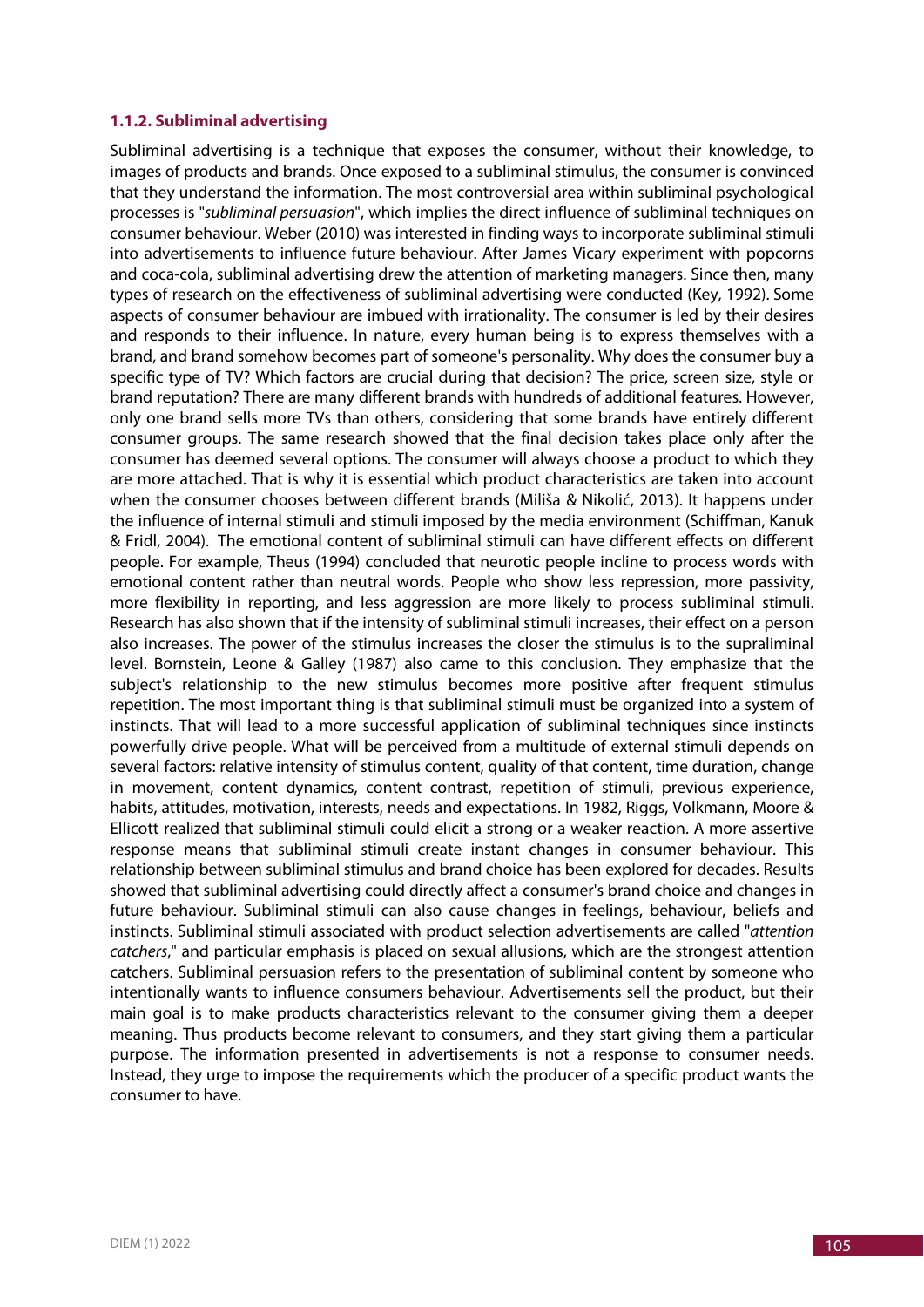#### **1.2. Subliminal influence on consumer behaviour**

Manipulation and indoctrination are not visible to persons who have been manipulated and indoctrinated (Ayrapetova, 2020). In the imposed world of consumerism, consumers easily become targets of persuasion, indoctrination, propaganda, brainwashing and conditioning. The effects of subliminal stimuli are confirmed on many measurable behaviours ranging from brief semantic effects to severe effects on emotions and human behaviour. The boundary between the information consumer consciously receives and those perceived subconsciously (subliminally) is *perceptual.* It is also influenced by cultural indoctrination. Many experiments revealed that mental tension, anxiety, and understanding of things control the perceptual boundary. As the tension in an individual increase, the person perceives less and less on a conscious level and becomes more susceptible to subliminal stimuli. As tensions decrease, individuals perceive a huge range of information on a conscious level and are thus less susceptible to sublimates. The more an individual tries to perceive sublimates, the less likely they are actually to perceive them. Otto Pötzl, one of Freud's contemporaries, postulated the "*law of exclusion*" (Ben-Aaron, 1975) and held that the content of dreams included subliminally and subconsciously perceived experiences. He was the first scientist who connected subliminal stimuli and posthypnotic suggestion. The Pretzel effect involves a delayed reaction or, as he calls it, a "*time clock*" phenomenon. His research has found that subliminal perception can arouse dreams and trigger behaviours for days, even weeks, after initial perception. At the time when individuals perceive a subliminal stimulus, they are still not aware of that perception. These hidden messages often include sex or fear of death, prompting the individual to a delayed reaction. A few weeks later, more susceptible individuals will spot the product in the supermarket. This second conscious perception will serve as a trigger for reaction or action. Dreams have long been considered a product of the subconscious. The contents of dreams in the REM phase, that is, in the deep sleep phase, include only subliminal perceptions. If paired with secondary conscious perception, subliminal perception causes different types of behaviour after a certain time. One of the most potent effects of subliminal stimuli on behaviour involves memory (Moore, 1982). Memory is made up of hormonal, electrical and chemical processes, among relationships that function simultaneously and at high speeds, through billions of microscopic neural systems. Forgetting is, for example, a process in which specific conscious ideas lose their distinctive power, primarily because attention has waned. Forgotten thoughts do not cease to exist. Libet, Alberts, Wright, Delattre, Levin, & Feinstein (1964) were probably the first to obtain subliminal perception. They stimulated their subjects' skin but subtly so that the subjects did not feel anything. Simultaneously measured evoked potentials showed changes in the electric field of the brain. These measurements provided evidence that brain activity occurred due to perceiving information that did not reach the level of consciousness. Conscious perception is anything that is excluded from the immediate state of consciousness. As tensions decrease, individuals perceive a more excellent range of information at the conscious level. So less susceptible to sublimates. The more an individual tries to perceive sublimates, the less likely they are actually to perceive them. Bargh & Pietromonaco (1982) have shown that subliminally activated constructs of some human traits or personality traits affect what impressions a person forms about others. In their experiments, subjects were shown flashes (actually words) in different places on the screen and subjects were asked to determine the location of each flash. Depending on the experimental conditions, 0%, 20%, or 80% of the words were associated with aggressiveness traits. Upon completing the task, respondents were presented with a brief description of the person (stimulus) who behaved in an ambiguous hostile manner. The impression that the respondents formed about this person was influenced by their subliminal exposure to these words. The more aggressive the words, the more negative the impression about the person. Respondents did not remember the words displayed during the flash. Subliminal messages are not really hidden, but this hiding is realized by the ones who subconsciously want to hide disturbing information or media images. Thus, free will becomes a myth in the ideology of media seduction. Words that contain emotional messages or words like *sex* firmly fix their content and label it on a subconscious level. The storage capacities of subliminal perception related to instinct and emotion are evident. Such inserted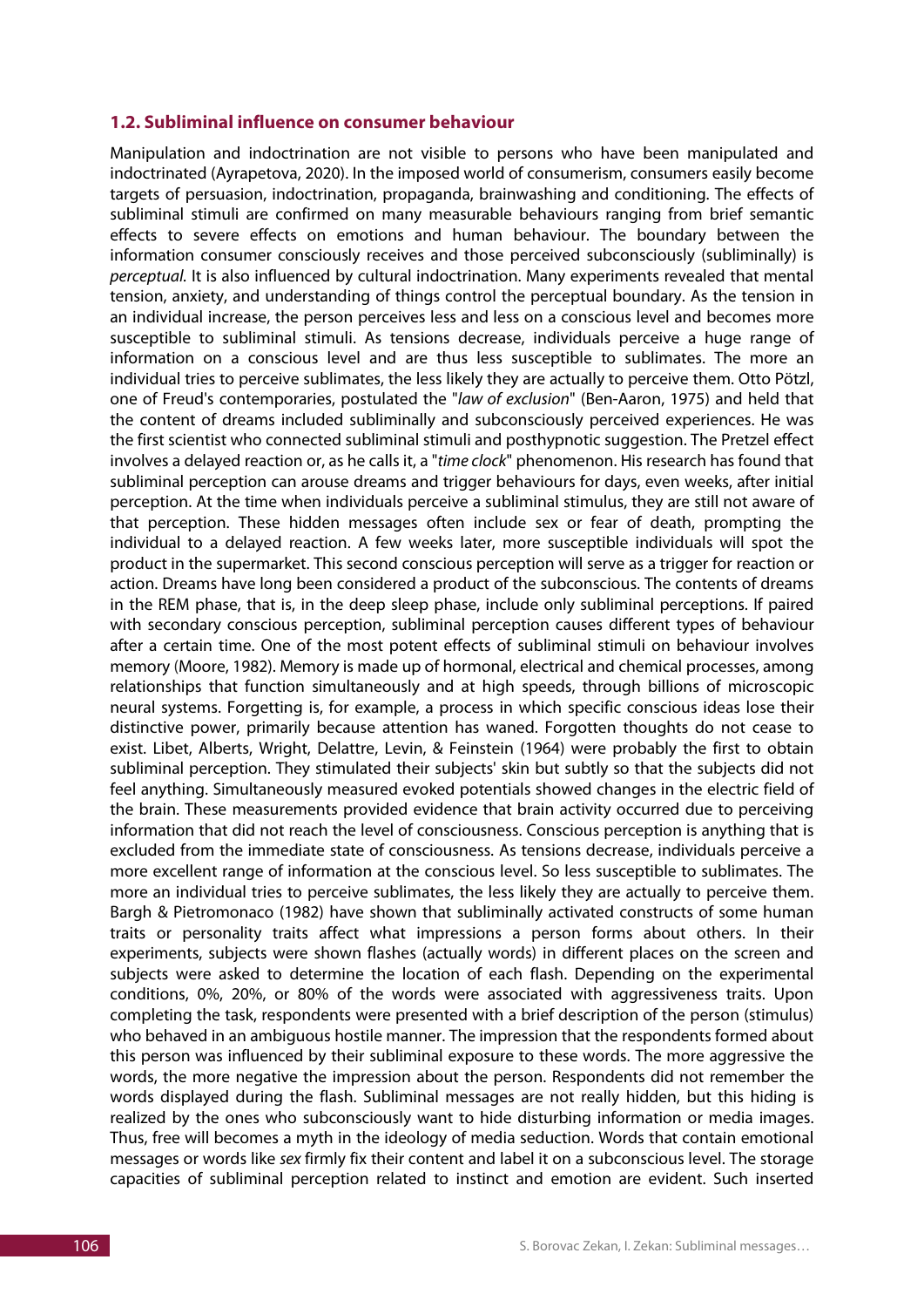stimuli can remain in the subconscious memory for a longer period, sometimes a lifetime. Subliminals have been shown to affect dreams, memory, level of adjustment, conscious perception, verbal behaviour, emotional reaction, instinct-related behaviours, and perceptual boundary. Subliminal persuasion is most effective in subjects with no firm and well-structured resistance in confronting habits and beliefs. Behaviour and values elicited by subliminal stimuli have similar effects as a posthypnotic suggestion. As in hypnosis, it is challenging for some people to resist instructions they have not consciously experienced, no matter how pointless those instructions may seem. Previous results of selected studies on effects of subliminal acoustical messages (SAM) and subliminal self-help tapes (SHT) showed no affects on individuals behavior (Henley, 1975, Benes, Gutkin, Decker, 1990, Greenwald, Spangenberg, Pratkanis, Eskenazi, 1991, Russell, Rowe, Smouse, 1991, Merikle, Skanes, 1992, Staum, Brotons, 1992, Walls, Taylor, Falzone, 1992, Benoit, Thomas, 1992, Möller, Kotzé, Sieberhagen, 1993, Mitchell, 1995, Moore, 1995, Harris, Salus, Rerecich, Larsen, 1996, Froufe, Schwartz, 2001).

# **2. RESEARCH METHOD**

The deductive approach is adopted in order to achieve the objectives of this study. Within the scope of this research, we were are only interested in answering the research question, which was formulated from a theory of general content; are individuals aware of subliminal messages and do they find them ethical. The sampling was convenience sampling since the population is large. We used the virtual snowball sampling since we used virtual social networks for reaching the respondents. This method was chosen because it's fast, simple, and economical. The survey was sent via social network Facebook and mobile aplication WhatsApp during the period of 30 of April until 15th of May 2021. A survey was send to individuals who then passed it to their contacts until we achieved a satisfactory number of responses.

# **2.1. Online survey**

The authors used online surveys to explore whether respondents are aware of subliminal messages and what is their opinion about using them; is it ethical or unethical and do they influence their behaviour. The questionnaire was created on the google forms platform. It was an anonymous online survey. This method was used because it is speedy and inexpensive. An introduction part was presented at the start of the questionnaire to give participants a clear idea of the purpose of the study. This structured questionnaire was adopted from the study of Haber (1959) and Zanot, Pincus and Lamp (1983). The questionnaire was divided into two sections. The first section was about the demographics data and included questions related to gender, age and education level. The second section embraced ten inquiries related to respondents usage of new media and the general knowledge of subliminal messages. The questionnaire consisted of dichotomous questions, Likert scales, and multiple-choice questions selections.

# **2.2. Determination of the sample**

There was a total of 510 respondents. 31.2% of the total respondents (159) were males, and 68.8 % (351) were females. These percentages show that females have a higher interest in filling the questionnaire online. The age of participants varies between 15 and 55 years and older. The majority of the respondents were age between 15 and 24 years (38.9%), then 35 - 44 years (22.1%), 25 – 34 (21.2%), 45 – 54 (13%). There were only five respondents older than 54 years. Many studies have found that young adults prefer to respond via the web while older individuals prefer non-web modes (Millar et al., 2009. and Smyth et al., 2014). The results showed that the majority of respondents have a university degree (69.9%), secondary school (27.4%) and only (2.7%) with only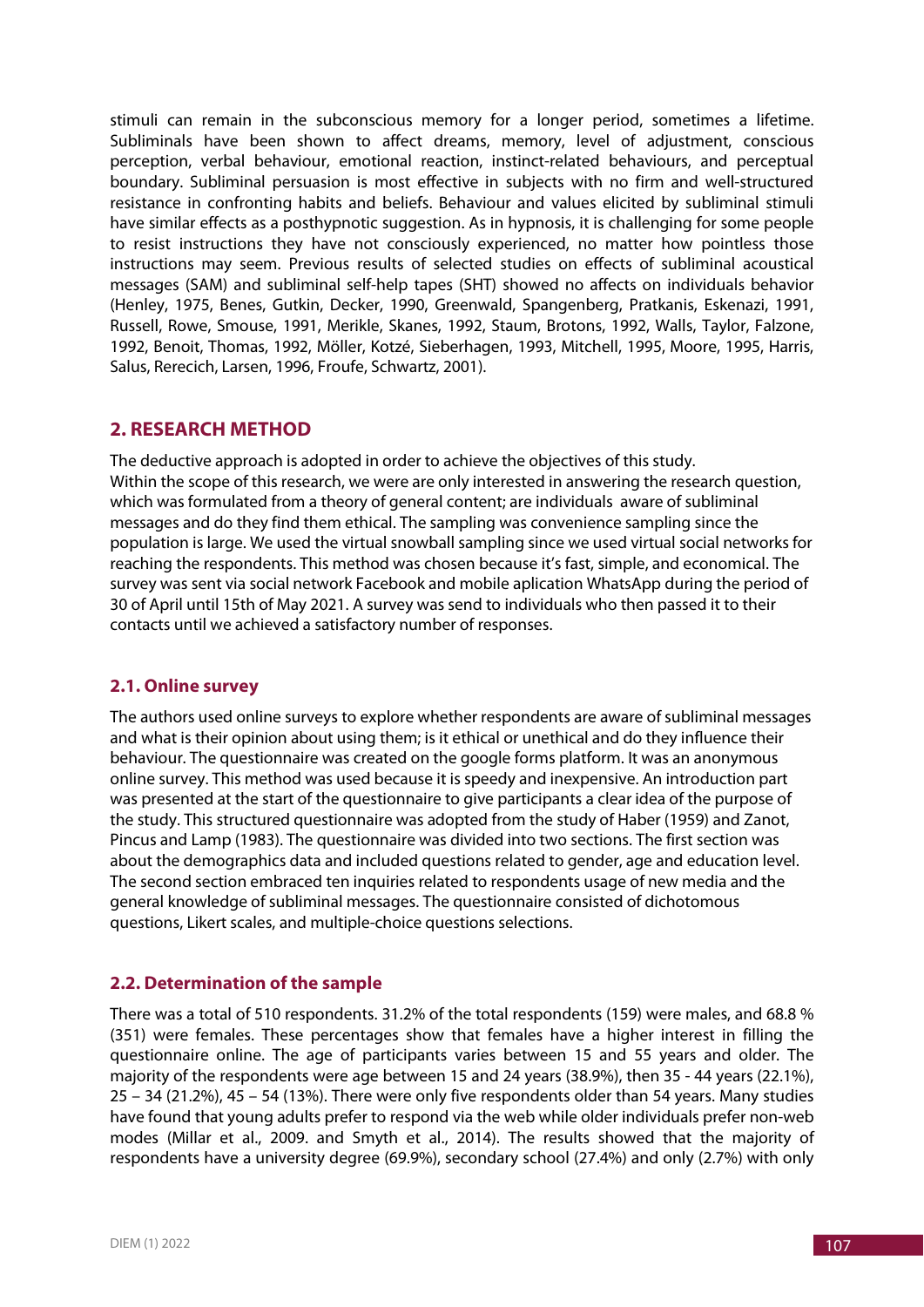a primary school diploma. A small effect by education level was found: the higher the education, the higher the overall willingness to participate in research.

### **2.3. The empirical results**

The authors surveyed to determine how the public is aware of using the phenomenon of subliminal messages in advertising. Has the public opinion change since Haber conducted the research in 1957? This questionnaire aims to obtain new data about public attitudes and beliefs. When asked which type of the media they regulary (on daily bases) consume most of the respondent indicate they use the Internet daily (93.8%), TV (60.2%), radio (29.2%), daily newspapers (15.9%). When asked: Do you ever consciously feel influenced by adverts? 54.9% answered "yes ", 25.7% answered "no "and 19.5% answered "not sure ". After this question, respondents were asked to click on the link to watch the video explaining the subliminal messages: https://youtu.be/UHH7zJySTrw (video duration 3.47 min). Before accessing this website, have you heard of subliminal advertising before? 81.4% answered "yes, "18.6% answered "no". When asked if they think subliminal messages have been used in advertising, 83.2% answered "yes ", and 15% answered "not sure ", with only 1.8% of respondents who answered "no". When asked if they think subliminal messages are used in advertising today, 85.8% answered "yes, " 8.8% "not sure," and only 5.3% answered "no". If they answered this question "yes", they could move to the next question. If not, they were allowed to skip it. When they were asked how frequently the subliminal advertising is used, 2.9% answered extremely rare, 2% rarely answered, 21.6% answered "neither rare or neither frequent", 31.4% answered "frequent", and 42.2% answered "extremely frequent". When they were asked if they think subliminal advertising is an ethical or unethical practice, 63.7% of respondents find it unethical, 31.9% are "not sure " if it is an ethical or unethical practice ", and only 4.4% find it ethical. The next question was: If you were watching a television programme and were aware that subliminal messages were embedded in the advertisements, would you continue watching? This remark *does not mean you can consciously see the messages; rather, you are aware they are present.* Respondents (77%) answered they would continue watching while 23% would stop watching TV. Then asked to indicate to what degree they think subliminal messages can affect people's attitudes or beliefs. They answered as follows: no affect at all (2.7%), 13.3% slightly affect, 26.5% were neutral, 37.2% affect, significant affect (20.4%). When they were asked to what degree they think subliminal messages can affect people's behaviour, the answers were following; 3.5% answered that it does not affect at all, 9.7% slightly affect, 20.4% were neutral, and 45.1% slightly, and 21.2% answered significant effect.

# **3. CONCLUSIONS AND RECOMMENDATİONS**

The subliminal messages have been a controversial point widely discussed in the literature. Consumer awareness of subliminal advertising and the degree to which they believe that subliminal messages in media are used to influence people's attitudes, and behaviour are studied. This article gave a deeper insight into subliminal message perception and awareness. Still, there is no clear conclusion regarding the position of respondents according to subliminal messages. However, research confirmed respondents generally negative attitude towards the subliminal advertisements, as already evidenced in numerous studies. The survey found that 81.4% of the sample had heard of subliminal advertising. That percentage has grown over the decades but not so during past years. For instance, Haber (1959) discovered that 41% of San Francisco-area residents had heard of subliminal advertising at that time. Zanot, Pincus and Lamp (1983) found that 81% of their interviewees had heard of subliminal advertising. The percentage has not increased much since. Our study showed approximately 64% of respondents find it unethical. In addition, 77% stated they would continue to watch a TV programme, even if they thought subliminal messages were embedded in the commercials. The majority of respondents believe that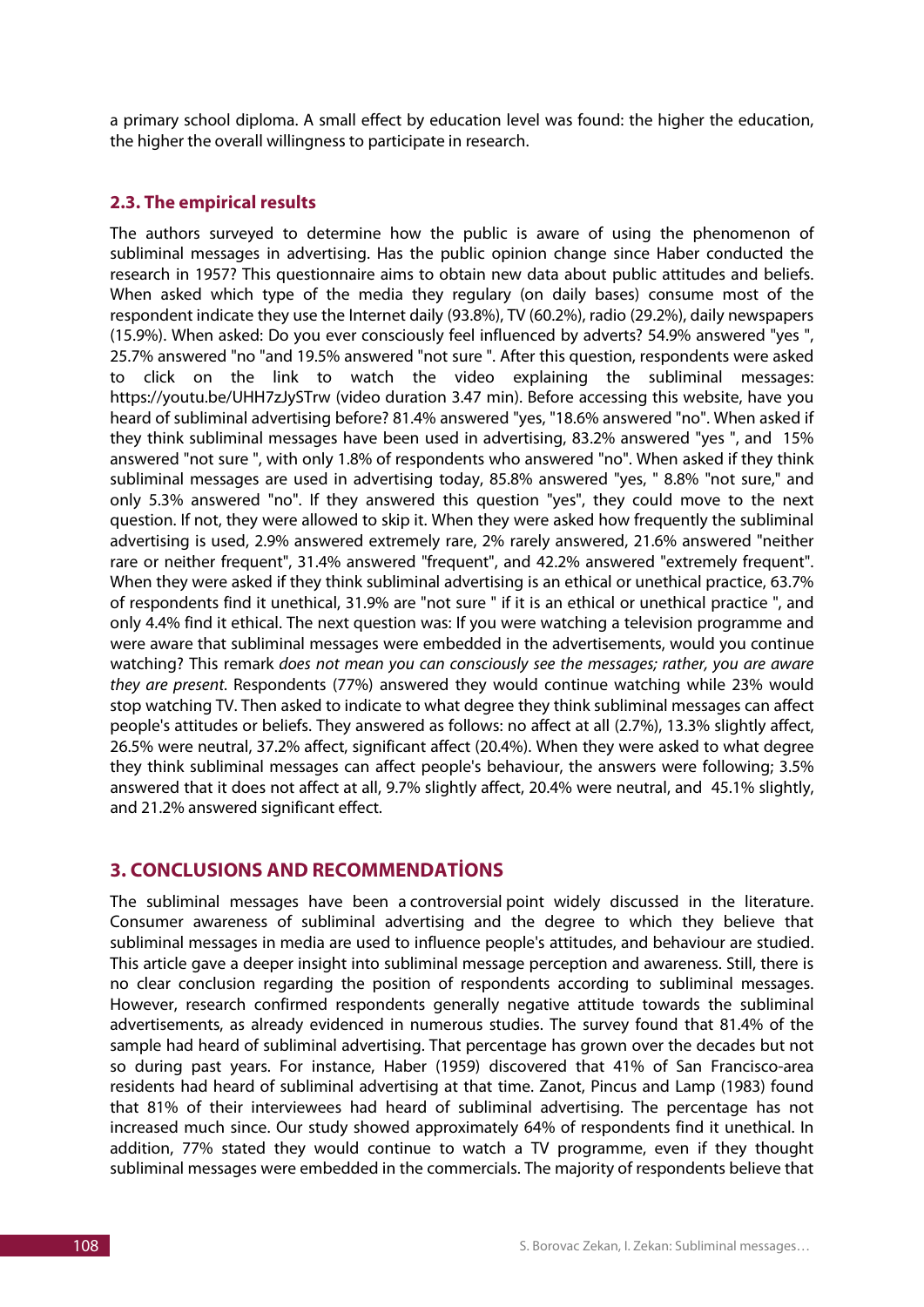subliminal advertising was frequently used (more than 81%), and they believe today they are used even more (84%). Furthermore, they also think it does influence their behaviour. Results show that most respondents use the Internet (almost 94%) and watch TV (more than 60%) daily. The results of all studies indicate that awareness of subliminal messages is very high, belief that it is (often) used runs high, and reactions to their usage are negative. The laws recognize the existence of subliminal manipulation through the media. In some countries like the USA, subliminal messages are still poorly regulated. Thus, corporations have greater freedom of their usage. In Croatia, the Electronic Law has been passed by the media, which prohibits their use and states that commercial audiovisual communication must not use subconscious techniques. The Electronic Media Act enacts three important prohibitive laws to use and insert any subliminal and hidden messages, symbols, or sound. The law says that commercial audiovisual communication must be immediately recognizable as such. To conclude, a subject restricted or prohibited by law should be approached with caution from both, producers, and consumers. Based on these findings, it can be concluded that consumers are aware of subliminal messages, they believe advertisers frequently use them, and they think subliminal messages influence their behaviour. It seems like nothing has changed over the decades except the media types and frequency of their usage. The size of the sample and the data collection method were limitations in the study as well as the lack of complex scientific approach. It should also be noted that the attitudes are highly subjective category, and as for most attitude tests, scales are used to achieve unified responses so often, nor does it gain insight into the complete attitude of each respondent. The measuring instrument used for this paper was a survey questionnaire. However, it is recommended to use an in-depth interview or projective techniques since this is a sensitive topic and respondents may not be ready to express their opinion honestly. Therefore, the future researchers should continue to examine consumers' attitudes towards subliminal messages, and a possible desire of marketing managers to use this form of advertising more often, and the potential removal of restrictions on such and similar forms of advertising.

# **REFERENCES**

Ayrapetova, A. G., 2020. Indoctrination is a mechanism of psychological manipulation in the process of involvement in destructive religious organizations. European Journal of Research and Reflection in Educational Sciences Vol, 8(11).

Ben-Aaron, M., 1975. The Pötzl effect: corroboration of a cybernetic hypothesis. https://doi.org/ 10.1080/01969727508546087

Bargh, J.A. and Pietromonaco, P., 1982. Automatic information processing and social perception: the influence of trait information presented outside of conscious awareness on impression formation. Journal of personality and Social psychology, 43(3), p.437. https://doi.org/10.1037/0022-3514.43.3.437

Benes, K.M., Gutkin, T.B. and Decker, T.N., 1990. The effects of mellow and frenetic music on reported cognitions resulting from auditory subliminal messages. The Journal of general psychology, 117(1), pp.83-89. https://doi.org/10.1080/00221309.1990.9917775

Benoit, S. C. & Thomas, R. L. (1992). The influence of expectancy in subliminal perception experiments. Journal of General Psychology, 119(4), 335-341. https://doi.org/10.1080/00221309.1992.9921176

Bornstein, R. F., Leone, D. R., Galley, D. J., 1987. The generalizability of subliminal mere exposure effects: Influence of stimuli perceived without awareness on social behaviour. Journal of personality and social psychology, 53(6), 1070. https://doi.org/10.1037/0022-3514.53.6.1070

Crandall, K. B., 2006. Invisible commercials and hidden persuaders: James M. Vicary and the subliminal advertising controversy of 1957. Undergraduate Honors Thesis. The University of Florida. Available at http://plaza. ufl. edu/cyllek/docs/KCrandall\_Thesis2006. pdf.

Dijksterhuis, A., Aarts, H. and Smith, P.K., 2005. The power of the subliminal: On subliminal persuasion and other potential applications. The new unconscious, 1, pp.77-106. https://doi.org/10.1093/ acprof:oso/9780195307696.003.0005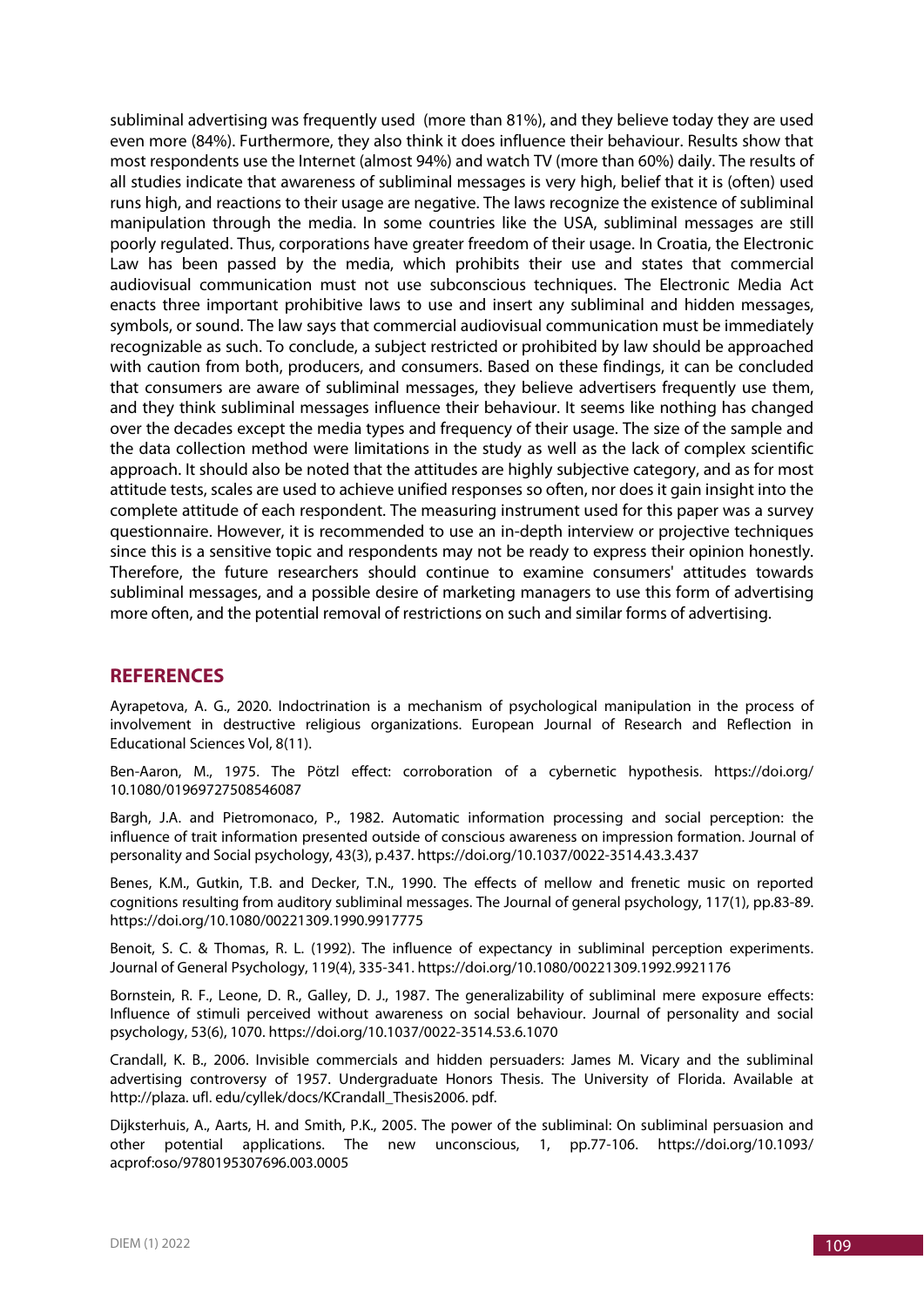Egermann, H., Kopiez, R. and Reuter, C., 2006. Is there an effect of subliminal messages in music on choice behavior?. Journal of Articles in Support of the Null Hypothesis, 4(2).

Froufe & Schwartz, A. B. (2001). Subliminal messages for increasing self-esteem: placebo effect. Spanish Journal of Psychology, 4(1), 19-25. https://doi.org/10.1017/S1138741600005618

Gibson, B., Zielaskowski, K., 2013. Subliminal priming of winning images prompts increased betting in slot machine play. Journal of Applied Social Psychology, 43(1), pp. 106-115. https://doi.org/10.1111/j.1559-1816.2012.00985.x

Greenwald, A.G., Spangenberg, E.R., Pratkanis, A.R. and Eskenazi, J., 1991. Double-blind tests of subliminal self-help audiotapes. Psychological Science, 2(2), pp.119-122. https://doi.org/10.1111/j.1467-9280.1991.tb00112.x

Haber, R. N. (1959). Public attitudes regarding subliminal advertising. Public Opinion Quarterly, pp. 291-293. https://doi.org/10.1086/266875

Harris, J. L., Salus, D., Rerecich, R. & Larsen, D. (1996). Distinguishing detection from identification in subliminal auditory perception: A review and critique of Merikle's study. Journal of General Psychology, 123(1), 41-50. https://doi.org/10.1080/00221309.1996.9921258

Hassin, R. R., Sklar, A. Y., 2014. The Human Unconscious. Dual-Process Theories of the Social Mind, 299.

Henley, S., 1975. Cross‐modal effects of subliminal verbal stimuli. Scandinavian Journal of Psychology, 16(1), pp.30-36. https://doi.org/10.1111/j.1467-9450.1975.tb00160.x

Karremans, J. C., Stroebe, W., Claus, J., 2006. Beyond Vicary's fantasies: The impact of subliminal priming and brand choice. Journal of experimental social psychology, 42(6), pp. 792-798. https://doi.org/ 10.1016/j.jesp.2005.12.002

Key, W. B., 1992. The age of manipulation: The con in confidence, the sin insincere. Madison books.

Krosnick, J. A., Betz, A. L., Jussim, L. J., Lynn, A. R., 1992. Subliminal conditioning of attitudes. Personality and Social Psychology Bulletin, 18(2), pp. 152-162. https://doi.org/10.1177/0146167292182006

Libet, B., Alberts, W. W., Wright, E. W., Delattre, L. D., Levin, G., Feinstein, B., 1964. Production of threshold levels of conscious sensation by electrical stimulation of the human somatosensory cortex. Journal of Neurophysiology, 27, pp. 546-578. https://doi.org/10.1152/jn.1964.27.4.546

Merikle, P. M. & Skanes, H. E. (1992). Subliminal self-help audiotapes: A search for placebo effects. Journal of Applied Psychology, 77(5), 772-776. https://doi.org/10.1037/0021-9010.77.5.772

Miliša, Z., Nikolić, G., 2013. Subliminalne poruke i tehnike u medijima. Istraživački medijski centar-Podgorica, 199.

Millar, M. M., O'Neill, A. C., Dillman, D. A. (2009). Are mode preferences real? Pullman: Washington State University, 9, pp. 2-41.

Mitchell. (1995). Effects of subliminally presented auditory suggestions of itching on scratching behavior. Perceptual and Motor Skills, 80(1), 87-96. https://doi.org/10.2466/pms.1995.80.1.87

Moore, T. E. (1995). Subliminal self-help auditory tapes: an empirical test of perceptual consequences. Canadian Journal of Behavioural Science, 27(1), 9-20. https://doi.org/10.1037/008-400X.27.1.9

Möller, A. T., Kotzé, H. F. & Sieberhagen, K. J. (1993). Comparison of the effects of auditory subliminal stimulation and rational-emotive therapy, separately and combined, on self-concept. Psychological Reports, 72(1), 131-145. https://doi.org/10.2466/pr0.1993.72.1.131

Moore, T. E., 1982. Subliminal advertising: What you see is what you get. Journal of Marketing, 46(2), pp. 38- 47. https://doi.org/10.1177/002224298204600205

Mulder, J., de Bruijne, M., 2019. The willingness of online respondents to participate in alternative modes of data collection. Survey Practice, 12(1), 8356. https://doi.org/10.29115/SP-2019-0001

Riggs, L. A., Volkmann, F. C., Moore, R. K., Ellicott, A. G., 1982. Perception of suprathreshold stimuli during saccadic eye movement. Vision Research, 22(4), pp. 423-428. https://doi.org/10.1016/0042-6989(82)90187-0

Russell, T. G., Rowe, W. & Smouse, A. D. (1991). Subliminal self-help tapes and academic achievement: an evaluation. Journal of Counseling & Development, 69(4), 359-362. https://doi.org/10.1002/j.1556-6676.1991.tb01522.x

Schiffman, L. G., Kanuk, L. L., Fridl, M., 2004. Ponašanje potrošača. Mate.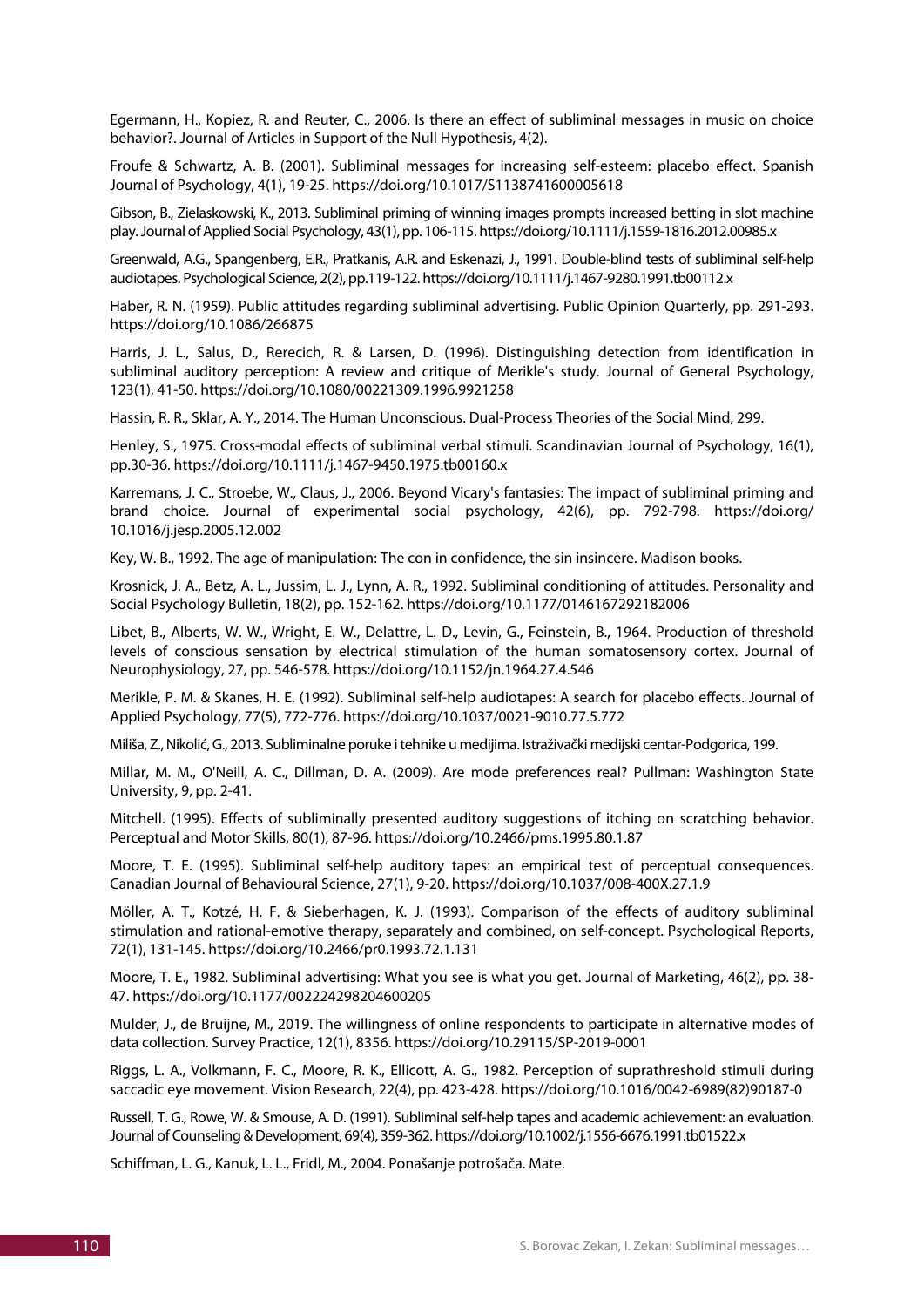Sigman, A., 2012. Time for a view on screen time. Archives of disease in childhood, 97 (11), pp. 935-942. https://doi.org/10.1136/archdischild-2012-302196

Smyth, J. D., Olson, K., Millar, M. M., 2014. Identifying predictors of survey mode preference. Social science research, 48, pp. 135-144. https://doi.org/10.1016/j.ssresearch.2014.06.002

Staum, M. J. & Brotons, M. (1992). The influence of auditory subliminals on behavior: a series of investigations. Journal of Music Therapy, 29(3), 130-185. https://doi.org/10.1093/jmt/29.3.130

Strahan, E. J., Spencer, S. J., Zanna, M. P., 2002. Subliminal priming and persuasion: Striking while the iron is hot. Journal of experimental social psychology, 38(6), pp. 556-568. https://doi.org/10.1016/S0022-1031(02)00502-4

Theus, K. T., 1994. Subliminal advertising and the psychology of processing unconscious stimuli: A review of research. Psychology & Marketing, 11(3), pp. 271-290. https://doi.org/10.1002/mar.4220110306

Tolić, M., Vertovšek, N., Miliša, Z., 2009. Mediji i mladi: prevencija ovisnosti o medijskoj manipulaciji.

Towers, I., Duxbury, L., Higgins, C., Thomas, J., 2006. Time thieves and space invaders: Technology, work and the organization. Journal of Organizational Change Management. https://doi.org/10.1108/09534810610686076

Twenge, J. M., Martin, G. N., Campbell, W. K., 2018. Decreases in psychological well-being among American adolescents after 2012 and links to screen time during the rise of smartphone technology. Emotion, 18(6), 765. https://doi.org/10.1037/emo0000403

Van der Voort, T. H., Beentjes, J. W., Bovill, M., Gaskell, G., Koolstra, C. M., Livingstone, S., Marseille, N., 1998. Young people's ownership and uses of new and old forms of media in Britain and the Netherlands. European Journal of Communication, 13 (4), pp. 457-477. https://doi.org/10.1177/0267323198013004002

Vokey, J. R., Read, J. D., 1985. Subliminal messages: Between the devil and the media. American Psychologist, 40 (11). https://doi.org/10.1037/0003-066X.40.11.1231

Walls, K. C., Taylor, J. A. & Falzone, J. (1992). The effects of subliminal suggestions and music experience on the perception of tempo in music. Journal of Music Therapy, 29(3), 186-197. https://doi.org/10.1093/jmt/29.3.186

Weber, R., 2010. Implement Purchase Choice into the Customer. Retrieved February, Vol. 12, 2014.

Zanot, E. J., Pincus, J. D., Lamp, E. J., 1983. Public perceptions of subliminal advertising. Journal of Advertising, 12 (1), pp. 39-45. https://doi.org/10.1080/00913367.1983.10672829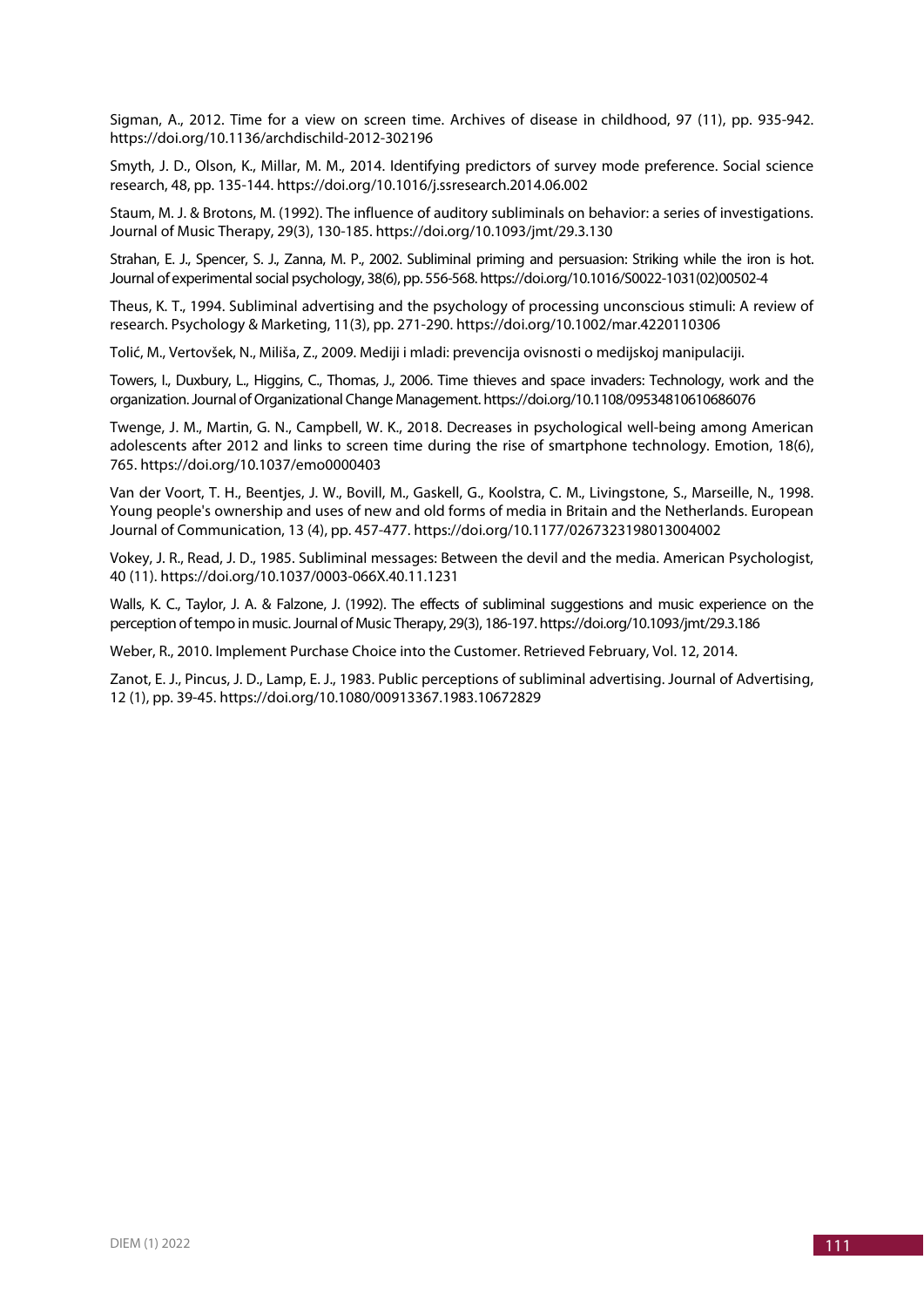**Appendix:** The online questionnaire

- 1. Please specify your gender:
- $\Box$  male
- female
- 2. Please specify your age:
- $\Box$  15 24
- $\Box$  25 34
- $\Box$  35 44
- $\Box$  45 54
- □ 55 and older
- 3. What is the highest degree or level of school you have completed? *If currently enrolled, highest degree received:*
- primary school
- secondary school
- □ university degree, and more
- 4. Please select all types of media which you regularly consume:
- $\Box$  television
- $\Box$  radio
- video games
- newspapers
- magazines
- films
- Web / Internet
- $\Box$  other:

#### 5. Do you ever consciously feel influenced by adverts?

- yes
- no
- $\Box$  not sure

After this question, respondents were asked to click on the link to watch the video explaining what the subliminal messages are: https://youtu.be/UHH7zJySTrw (video duration 3,47 min)

- 6. Before accessing this website, have you heard of subliminal advertising before?
- $\Box$  I have heard of subliminal advertising before
- $\Box$  I have not heard of subliminal advertising before
- 7. Do you think subliminal messages have been used in advertising?
- yes
- no
- not sure
- 8. Do you think subliminal messages are used in advertising today?
- yes
- $\Box$  no
- not sure